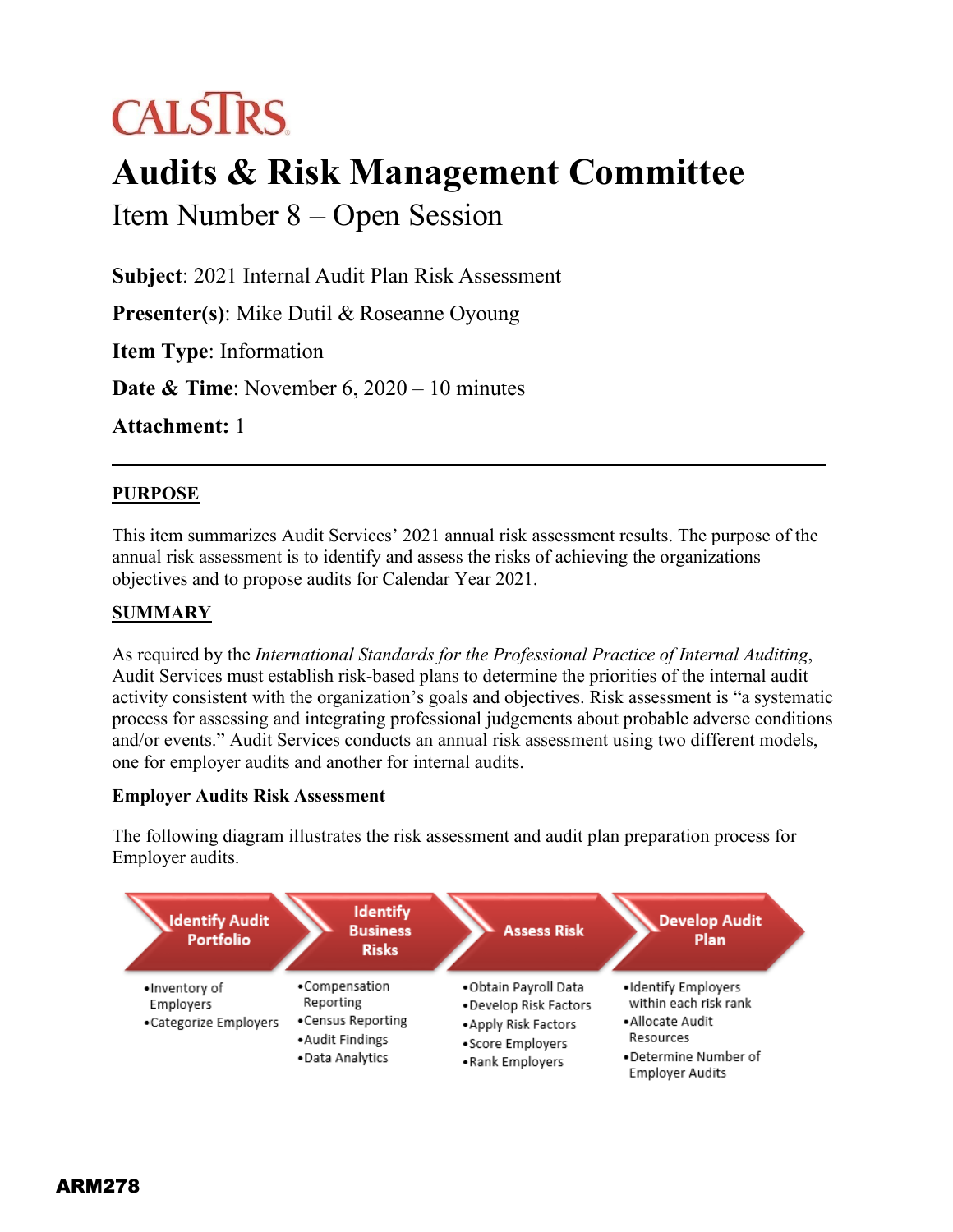The employer risk assessment begins with a discussion of potential employer, member, and compensation spiking risk areas. The employer audit team obtains and analyzes reported member and payroll data during the last two fiscal years to determine the potential risk factors. Audit Services conducted a risk assessment of 1,789 employers who report member census and payroll data to CalSTRS. This information is stored within the CalSTRS corporate database: the START system. The Los Angeles Unified School District (LAUSD) data was obtained and separated from this risk assessment process due its size. All other employers are included in the risk assessment universe and considered separate auditable entities. The LAUSD's data will be analyzed separately in order to perform up to three limited scope reviews of the LAUSD.

Audit Services analyzed, and ranked the employers using 12 predetermined risk factors. For each risk factor, employers received a weighted score up to the maximum value assigned to each risk factor (1 to 5, with five being the highest) based on the potential impact and occurrence. Of the 12 risk factors, three are associated with potential spiking, and three are related to high amounts of reported special compensation. The summation of the risk factor values determines the total score of each employer. See Attachment 1 for a comprehensive list of risk factors, assigned risk values, and descriptions. The following is a summary of the 12 risk factors applied to each employer:

#### Risk Factors:

- 1. Retirees with large increases in annual compensation while active
- 2. Retirees with high annual earnings while active
- 3. Members with large amounts of special compensation
- 4. Active members large increases in compensation
- 5. Employers issuing one-time payments
- 6. Retirees with excess sick leave days
- 7. No prior audits in the last five years
- 8. Active members nearing retirement with large increases in compensation
- 9. Retirees with sick leave exceeding possible accumulated leave earned
- 10. PEPRA members with high special compensation
- 11. Employers with more than 750 active members
- 12. New Employers as of July 1, 2015

The individual risk factor scores were totaled and applied to each employer. Table 1 shows the number of employers that received a score for each risk factor. For instance, 969 employers received a score for Risk Factor 3 – Members with large amounts of special compensation.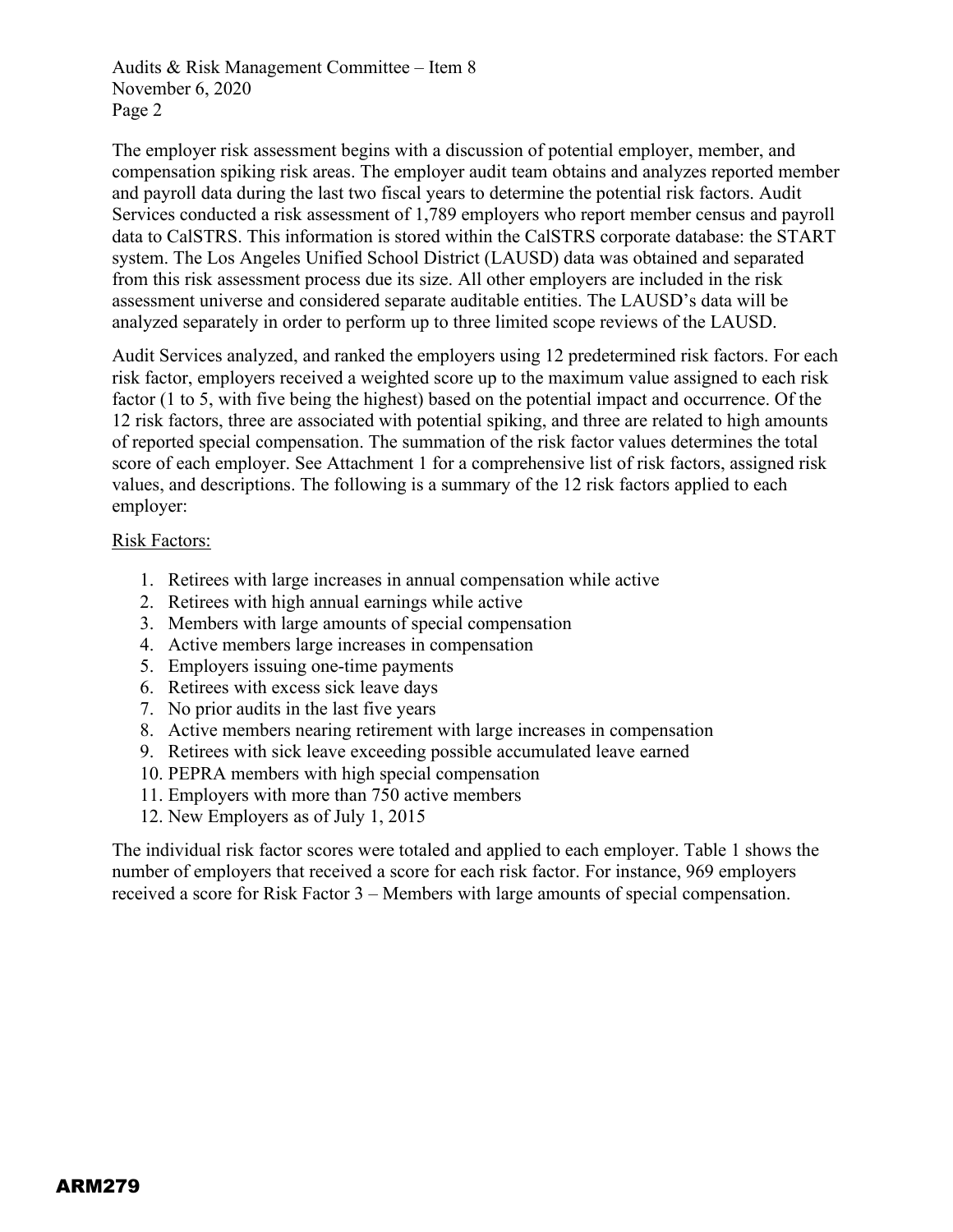

**Table 1 – Number of Employers by Risk Factors**

The employers are then divided into three risk categories (high, medium, and low) based upon total score. For a summary of the risk assessment results, see Table 2.

| <b>School/Employer</b>        | <b>High-Risk</b> | Medium-Risk | <b>Low-Risk</b> | <b>Total</b> |
|-------------------------------|------------------|-------------|-----------------|--------------|
| Community Colleges            | 59               | 12          |                 | 72           |
| K12 Schools                   | 324              | 340         | 271             | 935          |
| K12 Charter Schools           | 19               | 303         | 371             | 693          |
| State Agencies (Dept. of Ed.  |                  |             |                 |              |
| Corrections, and Commissions) |                  |             | 15              | 19           |
| Regional Occupational Centers |                  |             |                 | 16           |
| County Superintendents<br>29  |                  | 21          |                 | 54           |
| <b>Grand Total</b>            | 432              | 687         | 670             | 1789         |

**Table 2 – Number of Employers by Risk Categories**

This risk ranking process provides an equitable method of prioritizing each employer for audit coverage. Audit services will select 20 full-scope audits using the following methodology:

- $\geq 65$  percent of audits will be selected from High Risk = 13 (13/20)
	- 3.0 percent of entities assessed as high risk will be audited (13 audits / 432 employers)
- $\geq$  25 percent of audits will be selected from Medium Risk = 5 (5/20)
	- $\blacksquare$  0.7 percent of entities assessed as medium risk will be audited (5/687)
- $\geq 10$  percent of audits will be selected from Low Risk = 2 (2/20)
	- $\bullet$  0.3 percent of entities assessed as low risk will be audited (2/670)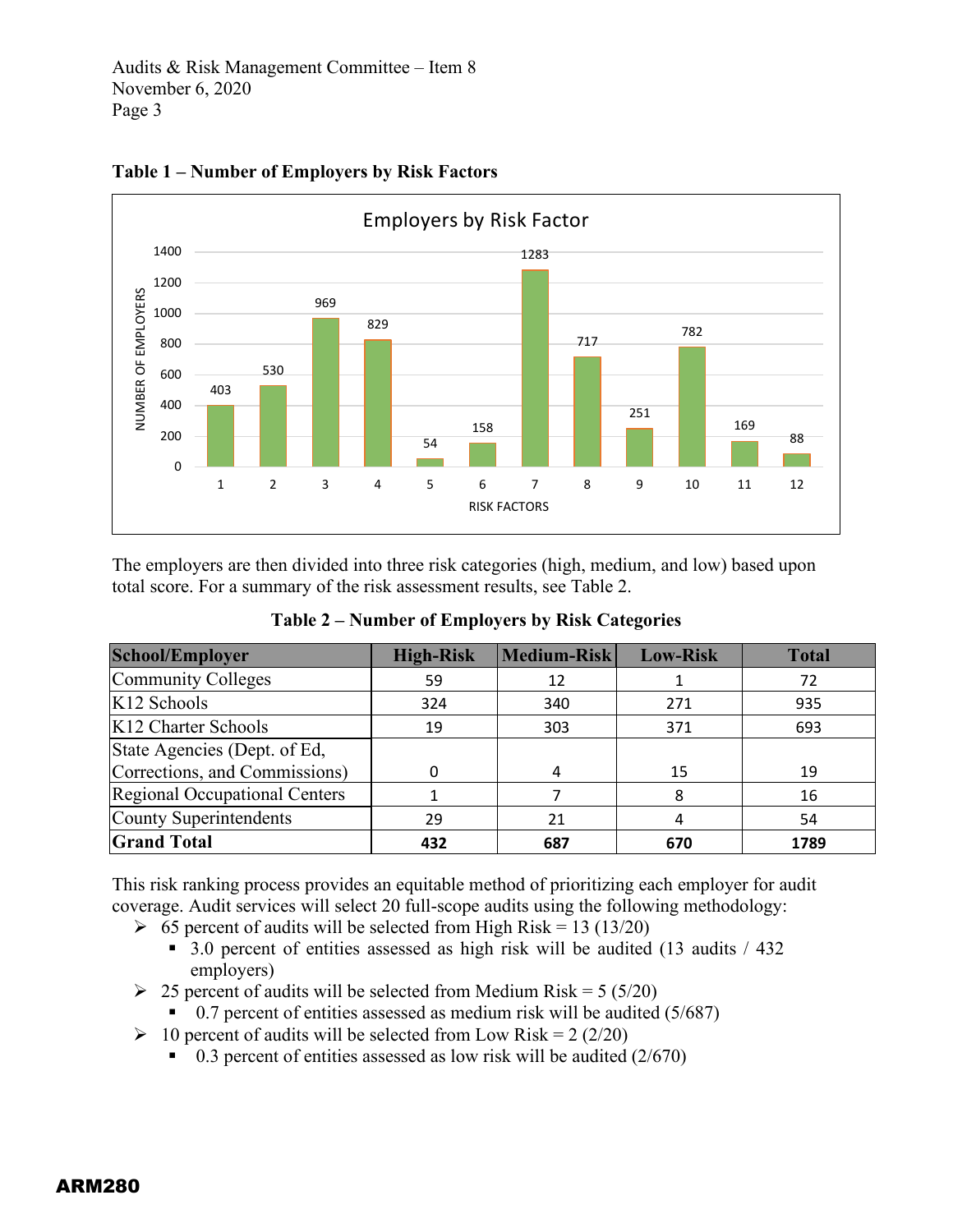#### Limited Scope Reviews

Over the past six years, Audit Services' full-scope audits found that employers commonly misreported special compensation (55% of employers audited), unused sick leave (33% of employers audited), and post-retirement earnings (35% of employers audited). Therefore, Audit Services plans to perform limited scope reviews focused on special compensation, unused sick leave and post-retirement earnings. Audit Services will utilize data analytics to select employers with a greater likelihood of misreported special compensation, unused sick leave and post-retirement earnings.

#### Proposed Employer Audits

Based on available staff resources, Audit Services plans to conduct 20 full-scope audits and 86 limited scope audits focused on Special Compensation, Unused Sick Leave and Post-Retirement Earnings for a total of 106 audits during calendar year 2021. Audit Services will also continue to consider special requests and referrals.

#### **Internal Audits Risk Assessment**

This year, Audit Services collaborated with Enterprise Compliance Services and Enterprise Risk Management in the annual risk assessment. Audit Services identified the auditable activities and evaluated the key risks in order to perform ranking. The figure below illustrates the approach to the internal audit risk assessment.

Figure 1: Internal Audit Risk Assessment and Audit Plan Process



Figure 1 describes internal and external inputs considered in development of the audit portfolio which is validated and prioritized to complete the draft audit plan. The draft audit plan is approved by the Audits and Risk Management (ARM) Committee which results in the final audit plan.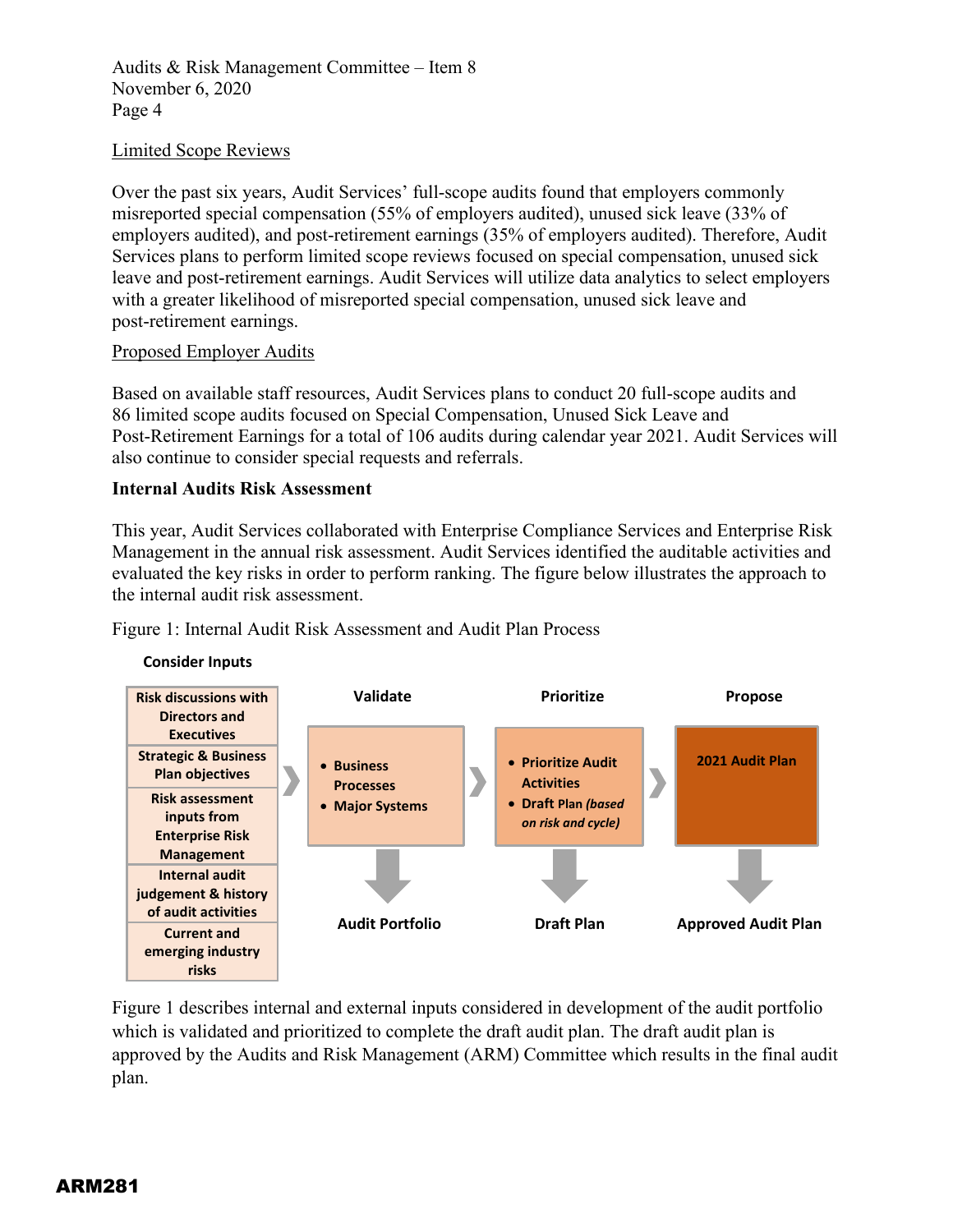#### Proposed Internal Audits

Audit Services sorted the risk portfolio in descending order based on its aggregate score and identified the top auditable areas. Audit Services then evaluated the top auditable activities, considering resources and timing to determine which should be included in the 2021 Proposed Audit Plan. Audits of investment asset classes are performed on a rotating cycle and investment programs are risk ranked. Audit Services contracts with external audit firms to conduct investment and information technology audits because of the specialized knowledge and expertise required. The risk map below demonstrates the results of the operational evaluation.

Figure 2: Risk Map of Top Auditable Areas

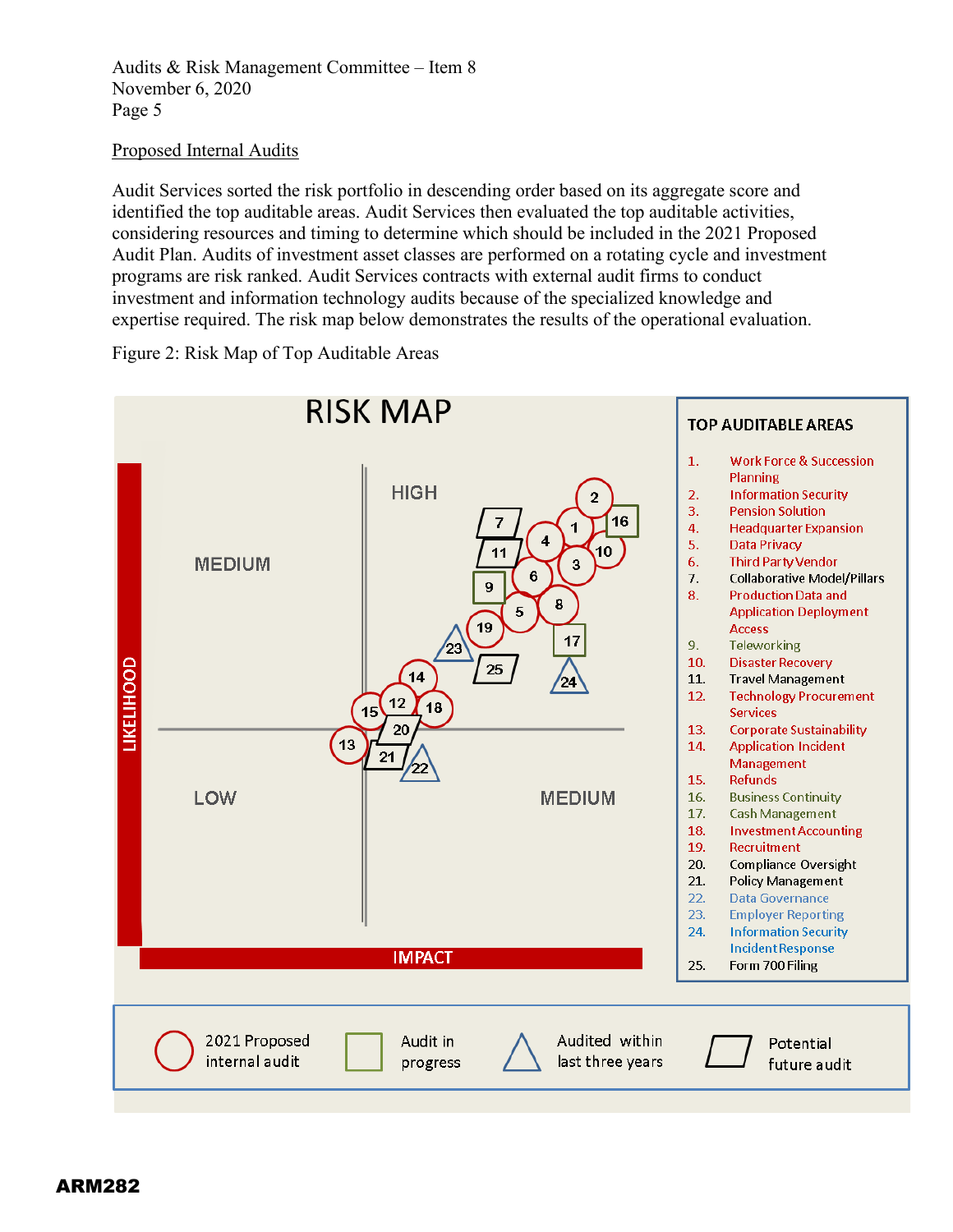Figure 2 describes the top 25 auditable areas plotted by likelihood and impact.

#### **RECOMMENDATION**

Audit Services seeks input from the ARM Committee on the risks identified and proposed audits. Audit Services utilizes the results of the risk assessments in the development of the 2021 risk-based audit plan (Agenda Item 9).

### **ATTACHMENT(S)**

Attachment 1 – Employer Audit Risk Assessment Factors